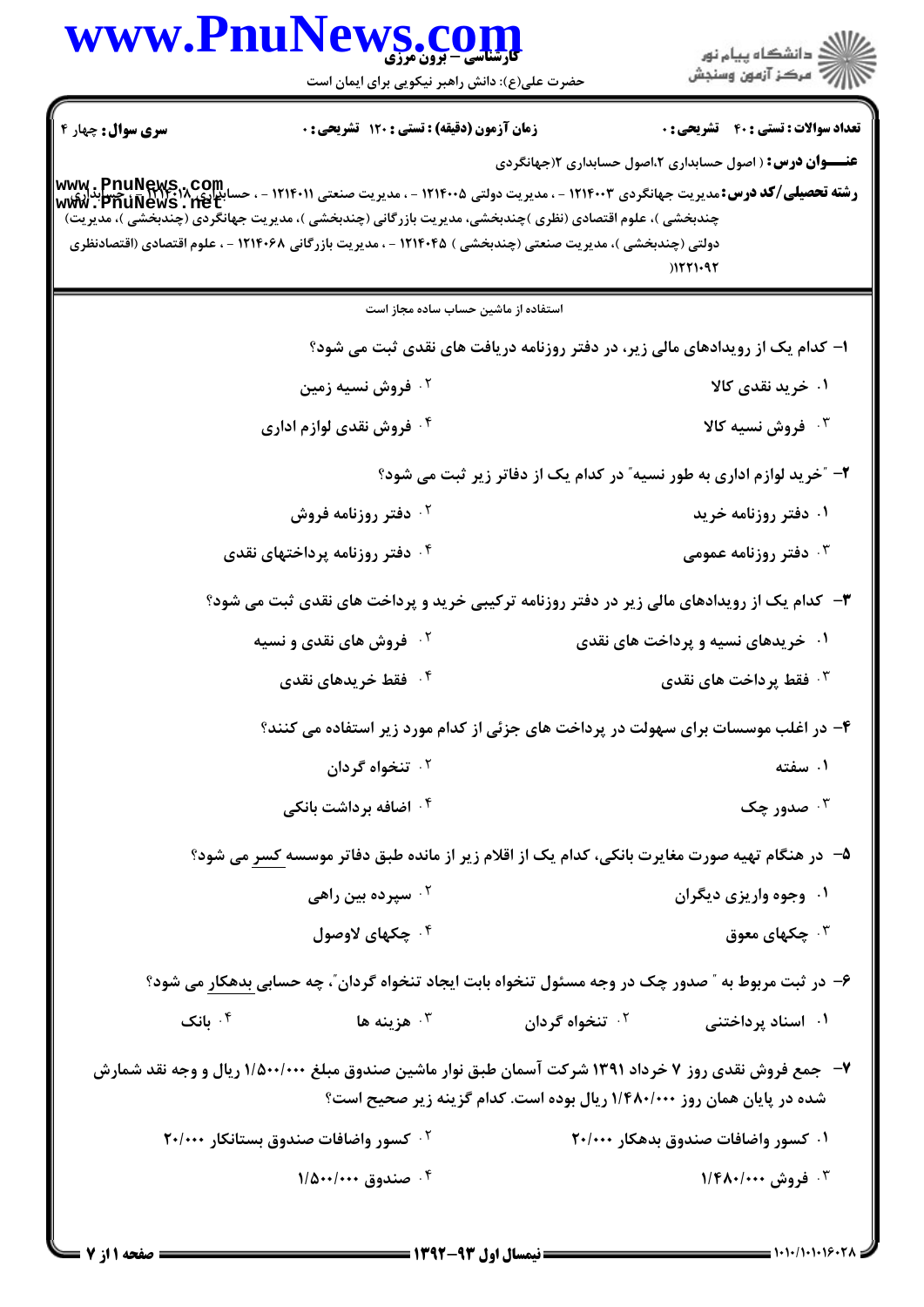|                                          | WWW.PnuNews.com<br>حضرت علی(ع): دانش راهبر نیکویی برای ایمان است                                                                                                                                                                                                                                                                                                                                                                                          |                                                                                                                                                                                                                                            | ِ<br>∭ دانشڪاه پيام نور<br>∭ مرڪز آزمون وسنڊش |
|------------------------------------------|-----------------------------------------------------------------------------------------------------------------------------------------------------------------------------------------------------------------------------------------------------------------------------------------------------------------------------------------------------------------------------------------------------------------------------------------------------------|--------------------------------------------------------------------------------------------------------------------------------------------------------------------------------------------------------------------------------------------|-----------------------------------------------|
| <b>سری سوال :</b> ۴ چهار                 | زمان آزمون (دقیقه) : تستی : ۱۲۰ تشریحی : 0                                                                                                                                                                                                                                                                                                                                                                                                                |                                                                                                                                                                                                                                            | <b>تعداد سوالات : تستي : 40 قشريحي : 0</b>    |
|                                          | رشته تحصیلی/کد درس: مدیریت جهانگردی ۱۲۱۴۰۰۳ - ، مدیریت دولتی ۱۲۱۴۰۰۵ - ، مدیریت صنعتی ۱۲۱۴۰۱۱ - ، حسانداری سیاس<br>سانداری ۱۳۱۴۰۰۲ - ۱۳۷۳ - ۱۳۹۴۰۳ - ۱۳۸۴۰۰ - ، مدیریت دولتی ۱۲۱۴۰۰۵ - ، مدیریت صنعتی ۱۳۱۴۰۱۱ - ، حسانداری Www ،<br>(چندبخشی )، علوم اقتصادی (نظری )چندبخشی، مدیریت بازرگانی (چندبخشی )، مدیریت جهانگردی (چندبخشی )، مدیریت<br>دولتی (چندبخشی )، مدیریت صنعتی (چندبخشی ) ۱۲۱۴۰۴۵ - ، مدیریت بازرگانی ۱۲۱۴۰۶۸ - ، علوم اقتصادی (اقتصادنظری | <b>عنــــوان درس:</b> اصول حسابداری ۲،اصول حسابداری ۱۲جهانگردی )                                                                                                                                                                           |                                               |
|                                          |                                                                                                                                                                                                                                                                                                                                                                                                                                                           |                                                                                                                                                                                                                                            | 1551.97 <sub>(</sub>                          |
|                                          |                                                                                                                                                                                                                                                                                                                                                                                                                                                           | ۸− کدام یک از موارد زیر به عنوان بدهی جا <u>ری</u> در ترازنامه گزارش می شود؟                                                                                                                                                               |                                               |
|                                          | ۰ <sup>۲</sup> کسورو اضافات صندوق                                                                                                                                                                                                                                                                                                                                                                                                                         |                                                                                                                                                                                                                                            | ۰۱ تنخواه گردان                               |
|                                          | ۰۴ سرمایه گذاری کوتاه مدت                                                                                                                                                                                                                                                                                                                                                                                                                                 |                                                                                                                                                                                                                                            | اضافه برداشت بانکی $\cdot$ ۲                  |
| ۸/۲۰۰ ریال، چک برگشتی به علت لاوصول بودن |                                                                                                                                                                                                                                                                                                                                                                                                                                                           | ۹– اطلاعات زیر در پایان بهمن ماه ۱۳۹۱ به دست آمده است:<br>مانده طبق صورتحساب ارسالی بانک ۴۵/۱۰۰ ریال، سپرده بین راهی<br>۱/۵۰۰ ریال، چکهای معوق ۶/۸۰۰ ریال، کارمزد بانکی ۲۰۰ریال.<br>مانده واقعی حساب بانک در پایان بهمن ماه ۱۳۹۱ چقدر است؟ |                                               |
| FT/F                                     | $FP/\Lambda \cdots$ $\Upsilon$                                                                                                                                                                                                                                                                                                                                                                                                                            | F9/0                                                                                                                                                                                                                                       | $\Delta 1/\sqrt{9}$                           |
|                                          | ۱۰- اگر حسابدار شرکت صدور چکی به مبلغ ۷۵/۰۰۰ ریال را اشتباها در دفاتر شرکت مبلغ ۵۷/۰۰۰ ریال ثبت بزند، در هنگام                                                                                                                                                                                                                                                                                                                                            | تهیه صورت مغایرت بانکی این اشتباه در کجا ارائه می شود؟                                                                                                                                                                                     |                                               |
|                                          |                                                                                                                                                                                                                                                                                                                                                                                                                                                           | ۰۱ اضافه می شود به مانده طبق صورتحساب ارسالی ۱۸/۰۰۰ ریال                                                                                                                                                                                   |                                               |
|                                          |                                                                                                                                                                                                                                                                                                                                                                                                                                                           | <b>۰۲ کسر می شود از مانده طبق صور تحساب ارسالی ۱۸/۰۰۰</b> ریال                                                                                                                                                                             |                                               |
|                                          |                                                                                                                                                                                                                                                                                                                                                                                                                                                           | ۰۳ کسر می شود از مانده طبق دفاتر شرکت ۱۸/۰۰۰ریال                                                                                                                                                                                           |                                               |
|                                          |                                                                                                                                                                                                                                                                                                                                                                                                                                                           | ۰۴ اضافه می شود به مانده طبق دفاتر شرکت ۱۸/۰۰۰ریال                                                                                                                                                                                         |                                               |
|                                          | ١١− در تهيه صورت مغايرت بانكي، سپرده بين راهي به (از) مانده طبق  مي شود.                                                                                                                                                                                                                                                                                                                                                                                  |                                                                                                                                                                                                                                            |                                               |
|                                          | <b>10 صورتحساب ارسالی بانک کسر</b>                                                                                                                                                                                                                                                                                                                                                                                                                        |                                                                                                                                                                                                                                            | ۰۱ صورتحساب ارسالی بانک اضافه                 |
|                                          | ۰۴ دفاتر شرکت کسر                                                                                                                                                                                                                                                                                                                                                                                                                                         |                                                                                                                                                                                                                                            | ۰ <sup>۳</sup> دفاتر شرکت اضافه               |
|                                          | ۱۲– اگر هزینه حقوق و دستمزد مهرماه شرکت نیلگون ۳/۵۰۰/۰۰۰ ریال باشد و حقوق و دستمزد پرداختنی مهرماه شرکت                                                                                                                                                                                                                                                                                                                                                   | ۲/۲۰۰/۰۰۰ ریال باشد، حق بیمه سهم کارفرما چقدر است؟                                                                                                                                                                                         |                                               |
| $1/\Gamma 11/\cdots$ . $5$               | $\Lambda$ + $\Delta$ / • • • $\Lambda$ $\Gamma$                                                                                                                                                                                                                                                                                                                                                                                                           | $\Delta$ . $\frac{6}{5}$ / $\frac{1}{5}$                                                                                                                                                                                                   | $TP\Delta$ /                                  |
|                                          | ۱۳- سود موسسه ای قبل از کسر مالیات بر درآمد و پاداش مبلغ ۳۰/۰۰۰/۰۰۰ ریال و نرخ محاسبه پاداش ۲۰٪ و نرخ مالیات بر                                                                                                                                                                                                                                                                                                                                           |                                                                                                                                                                                                                                            | در آمد ۳۰٪ است.                               |
|                                          | مبلغ پاداش بر مبنای سود قبل از کسر مالیات بر درآمد و پس از کسر پاداش چقدر است؟                                                                                                                                                                                                                                                                                                                                                                            |                                                                                                                                                                                                                                            |                                               |
| $\Delta$ / $\uparrow \cdots$ $\uparrow$  | $\Delta$ //                                                                                                                                                                                                                                                                                                                                                                                                                                               | $F/F1\Delta/T\Lambda\Delta^{-1}$                                                                                                                                                                                                           | $F$ //                                        |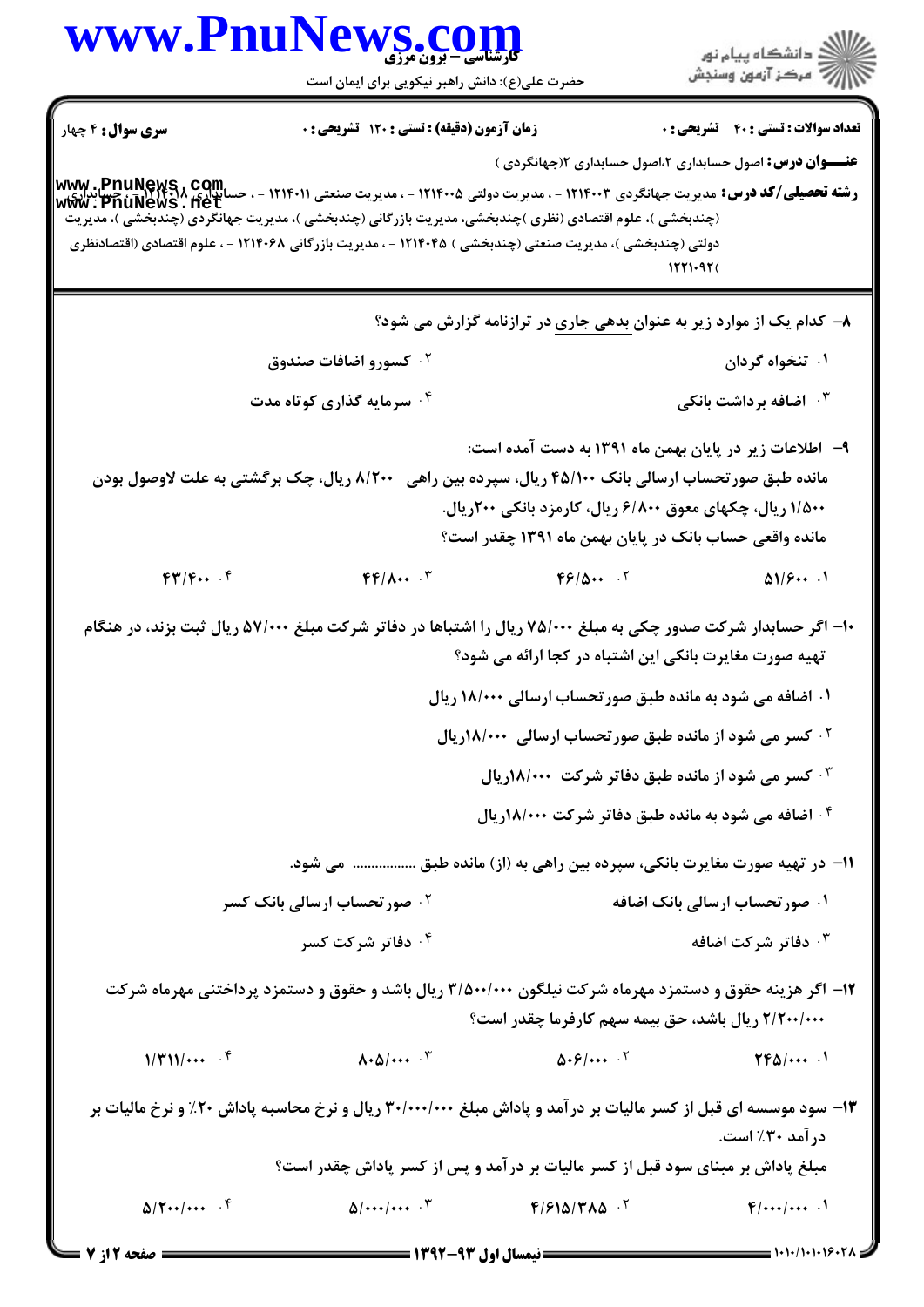|                              | www.PnuNews.com<br>حضرت علی(ع): دانش راهبر نیکویی برای ایمان است                                                                                                                                                                                                                         |                                                                             | ِ دانشڪاه پيا <sub>م</sub> نور<br>/∕ مرڪز آزمون وسنڊش                                                              |
|------------------------------|------------------------------------------------------------------------------------------------------------------------------------------------------------------------------------------------------------------------------------------------------------------------------------------|-----------------------------------------------------------------------------|--------------------------------------------------------------------------------------------------------------------|
| <b>سری سوال :</b> ۴ چهار     | زمان آزمون (دقیقه) : تستی : ۱۲۰ تشریحی : 0                                                                                                                                                                                                                                               |                                                                             | <b>تعداد سوالات : تستی : 40 قشریحی : 0</b><br><del>عنــــوان درس:</del> اصول حسابداری ۲،اصول حسابداری ۲(جهانگردی ) |
|                              | <b>www.phuNews , com.</b><br>Winipo : - ۱۲۱۴۰۰۴ - ۱۳۱۴۰۰۴ - ، مدیریت دولتی ۱۲۱۴۰۰۵ - ، مدیریت صنعتی ۱۲۱۴۰۱۱ - ، حسال <b>ت : ۱</b> ۱۱۴۰۳ - ۲۱۱۴۰۳ - ۱<br>WWW : PhuNews : 116 L<br>(چندبخشی )، علوم اقتصادی (نظری )چندبخشی، مدیریت بازرگانی (چندبخشی )، مدیریت جهانگردی (چندبخشی )، مدیریت |                                                                             |                                                                                                                    |
|                              | دولتی (چندبخشی )، مدیریت صنعتی (چندبخشی ) ۱۲۱۴۰۴۵ - ، مدیریت بازرگانی ۱۲۱۴۰۶۸ - ، علوم اقتصادی (اقتصادنظری                                                                                                                                                                               |                                                                             | 1551.97(                                                                                                           |
|                              |                                                                                                                                                                                                                                                                                          | <b>۱۴</b> - کدام یک از موارد زیر جزو کسورات حقوق و دستمزد است؟              |                                                                                                                    |
| ۰ <sup>۴</sup> حق بیمه       | خق خواربار $\cdot^{\intercal}$                                                                                                                                                                                                                                                           | ۰ <sup>۲</sup> نوبت کاری                                                    | ۰۱ اضافه کاری                                                                                                      |
|                              |                                                                                                                                                                                                                                                                                          | 1۵– تعیین نرخ حقوق و دستمزد ساعتی، در کدام دایره صورت می گیرد؟              |                                                                                                                    |
|                              | ۰ <sup>۲</sup> دایره حقوق و دستمزد                                                                                                                                                                                                                                                       |                                                                             | ۰۱ دایره ثبت اوقات کار                                                                                             |
|                              | ۰۴ دایره کارگزینی                                                                                                                                                                                                                                                                        |                                                                             | ۰ <sup>۳</sup> دايره پرداخت                                                                                        |
|                              | نرخ دستمزد ساعتی یکی از کارکنان شرکت البرز مبلغ ۵۰/۰۰۰ ریال است. اگر این کارمند در طی هفته منتهی به آخر مهرماه،                                                                                                                                                                          |                                                                             | ۵۵ ساعت کار کرده باشد و نرخ مالیات ۱۰٪ باشد،                                                                       |
|                              |                                                                                                                                                                                                                                                                                          | ۱۶– در آمدناخالص این کارمند در هفته آخرمهرماه چقدر است؟                     |                                                                                                                    |
| $Y/9Y+1$                     | $\mathbf{r}/\mathbf{A}\mathbf{\Delta}\cdot/\cdots$ $\mathbf{r}$                                                                                                                                                                                                                          | $Y/9V+$ / $\cdots$ .                                                        | $Y/Y\Delta+$ /                                                                                                     |
|                              |                                                                                                                                                                                                                                                                                          | <b>۱۷</b> - حقوق و دستمزد خالص پرداختی به این کارمند چقدر است؟              |                                                                                                                    |
| $T/T\Lambda T/\Delta \cdots$ | $\mathbf{Y}/\mathbf{F}\mathbf{F}\mathbf{\Delta}/\mathbf{I}\cdots$                                                                                                                                                                                                                        | Y5VY                                                                        | T/190/0                                                                                                            |
|                              |                                                                                                                                                                                                                                                                                          | ۱۸– کدام یک از مفاهیم یا اصول زیر، شناسایی فوری زیان را حمایت می کند؟       |                                                                                                                    |
| ۰ <sup>۴</sup> مفهوم احتياط  | ۰ <sup>۳</sup> مفهوم اهمیت                                                                                                                                                                                                                                                               | <b>10 اصل ثبات رويه</b>                                                     | ۰۱ اصل تحقق در آمد                                                                                                 |
|                              |                                                                                                                                                                                                                                                                                          | ۱۹- در کدام یک از موارد زیر، روش تولید برای شناسایی در آمد کاربرد دارد؟     |                                                                                                                    |
|                              | <b>گ فروش محصولات بطور نقدی</b>                                                                                                                                                                                                                                                          |                                                                             | ۰۱ محصولات کشاورزی با قیمت تضمینی                                                                                  |
|                              | ۰۴ در مشاغل وکالت                                                                                                                                                                                                                                                                        |                                                                             | در مشاغل پزشکی $\cdot$ ۳                                                                                           |
|                              |                                                                                                                                                                                                                                                                                          | ۲۰- درروش فروش اقساطی برای محاسبه سود تحقق یافته از چه روشی استفاده می شود؟ |                                                                                                                    |
|                              | ۰ <sup>۲</sup> روش درصد تکمیل پیمان                                                                                                                                                                                                                                                      |                                                                             | ۰۱ روش سود ناویژه                                                                                                  |
|                              | ۰ <sup>۴</sup> روش تولید                                                                                                                                                                                                                                                                 |                                                                             | <b>4 . روش فروش ناخالص</b>                                                                                         |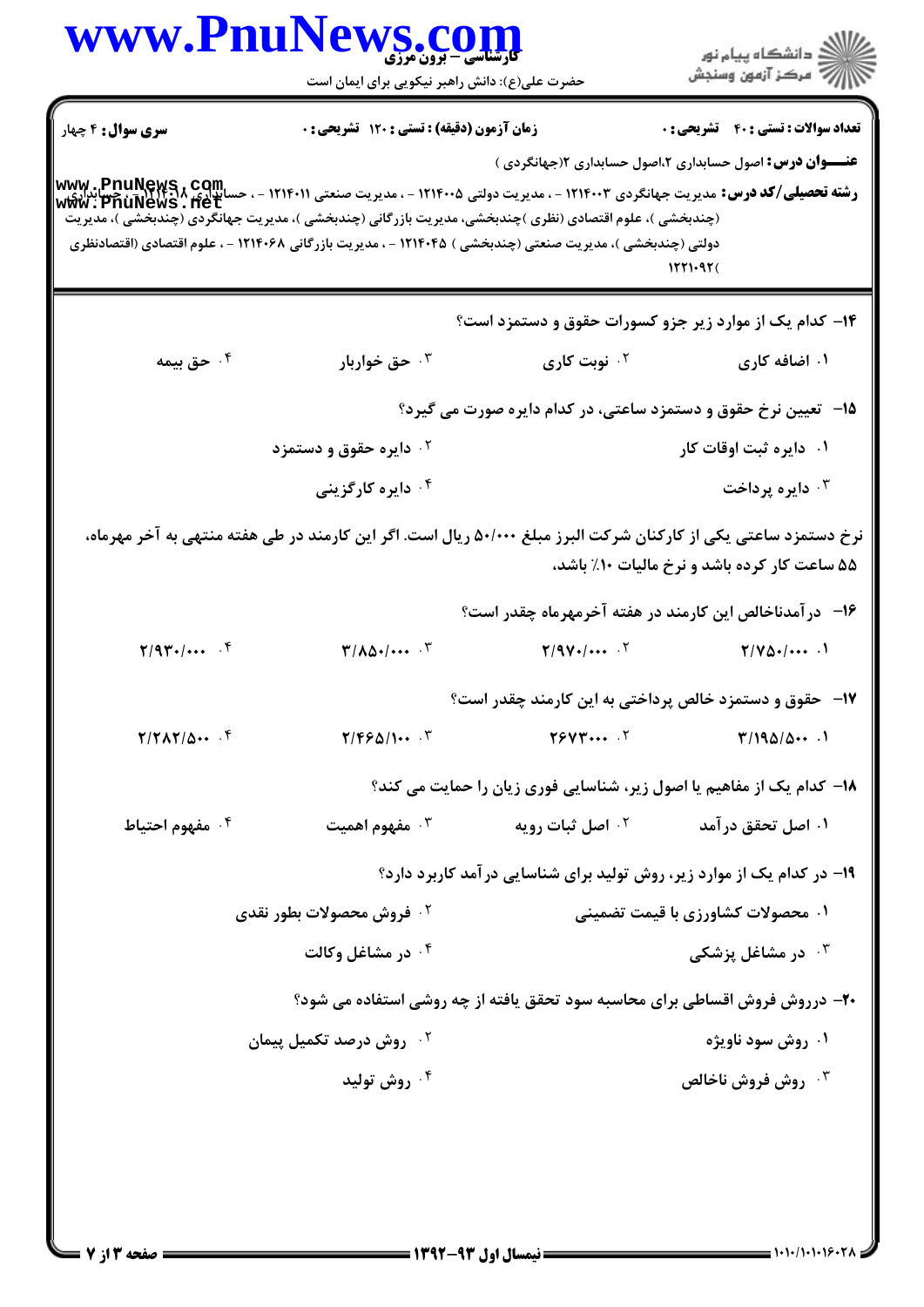## www.PnuNews.co

.<br>گ دانشگاه پیام نور أأأأأ مركز آزمون وسنجش

حضرت علی(ع): دانش راهبر نیکویی برای ایمان است

تعداد سوالات : تستى : 40 - تشريحي : 0

<mark>سري سوال :</mark> ۴ چهار زمان آزمون (دقيقه) : تستى : 120 تشريحي : 0

**عنـــوان درس:** اصول حسابداری ۲،اصول حسابداری ۲(جهانگردی ) **رشته تحصیلی/کد درس:** مدیریت جهانگردی ۱۲۱۴۰۰۳ - ، مدیریت دولتی ۱۲۱۴۰۰۵ - ، مدیریت صنعتی ۱۲۱۴۰۱۱ - ، حسابیاری MWW<br>**. مسابداری ۱۸ در سون م**دیریت جهانگردی ۱۲۱۴۰۰۳ - ، مدیریت دولتی ۱۲۱۴۰۰۵ - ، مدیریت صنعتی ۱۲۱۴۰۱۱ - ، حسابیار www.pnuNews.net (چندبخشی )، علوم اقتصادی (نظری )چندبخشی، مدیریت بازرگانی (چندبخشی )، مدیریت جهانگردی (چندبخُشّی )، مدیریت دولتی (چندبخشی )، مدیریت صنعتی (چندبخشی ) ۱۲۱۴۰۴۵ - ، مدیریت بازرگانی ۱۲۱۴۰۶۸ - ، علوم اقتصادی (اقتصادنظری  $1551.977$ 

فروشگاه لوازم اداری سپید در اول دی ماه ۱۳۸۷ یک دستگاه کامپیوتر را به قیمت ۳/۰۰۰/۰۰۰ ریال به اقساط مساوی ۲۰ ماهه فروخته است. بهای تمام شده این کامپیوتر ۲/۴۰۰/۰۰۰ ریال است.

**۲۲-** سود ناویژه فروشگاه سپید در سال ۱۳۸۸ چقدر است؟

 $\mathbf{y}_{\mathcal{F}}$  $\Delta \mathbf{F}$  .  $\cdots$   $\mathbf{r}$  $T \cdot \cdot / \cdot \cdot \cdot$  .  $\cdot \cdot$  $10.1...$ 

**۲۳**- در شرکت تضامنی هنگام سرمایه گذاری اضافی شرکا به طور نقدی، چه حسابی بستانکار می شود؟

- ۰۱ صندوق سرمایه شرکا  $\cdot$ ۲
- ۰<sup>۴</sup> خلاصه حساب سودوزیان تقسیم سود  $\cdot$ ۳
- **3۴** محمد، علی و حمید شرکای شرکت تضامنی بوده و سهم الشرکه هریک ۸۰۰/۰۰۰ ریال است. حمید با موافقت سایر شرکا، سهم الشركه خود را به مبلغ ۷۰۰/۰۰۰ ريال به علي مي فروشد. كدام گزينه زير صحيح است؟
	- ۰۲ سرمایه علی بستانکار ۸۰۰/۰۰۰ ۰۱ سرمایه حمید بدهکار ۷۰۰/۰۰۰ ۳۰ سرمایه محمد بستانکار ۳۳/۳۳۳ ۰۴ صندوق بدهکار ۷۰۰/۰۰۰

۲۵- مریم، مینا و مهشید شرکای شرکت تضامنی بوده و سهم الشرکه هریک ۳۰۰/۰۰۰ ریال است و به نسبت مساوی در سودوزیان شریکند. مهشید با دریافت مبلغ ۴۰۰/۰۰۰ ریال از شرکت تضامنی خارج شد. کدام گزینه زیر صحیح است؟

- ۰۲ سرمایه مریم بدهکار ۵۰/۰۰۰ ۰۱ سرمایه مینا بدهکار ۱۰۰/۰۰۰
	- ۰۴ وجه نقد بستانکار ۳۰۰/۰۰۰  $\mathsf{F}$ ۰۰/۰۰۰ سرمایه مهشید بدهکار  $\cdot$ ۰۰/۰۰۰  $\cdot$
- ۲۶- در دوره تصفیه شرکت تضامنی، هرگونه سود یا زیان حاصل از فروش دارایی ها و یا وصول بدهی ها در چه حسابی نگهداری می شود؟
	- ۰۴ سرمایه شرکا ۰۳ حساب جاری شرکا ۰<sup>۲</sup> تقسیم سودوزیان ۰۱ سودوزیان تصفیه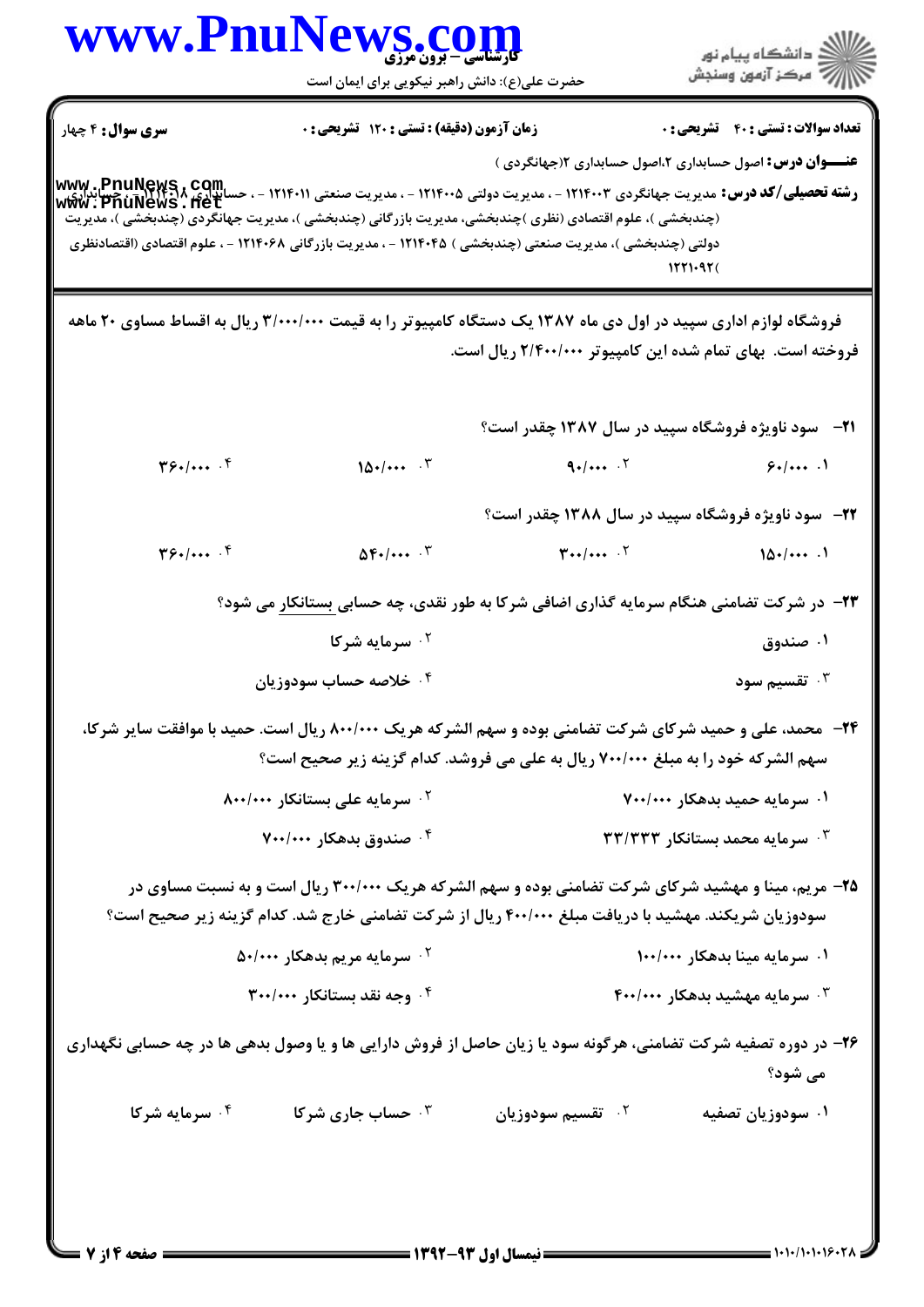|                               | <mark>کارشناسی - برون مرزی</mark>                                                                                                                                                                                                                                                                                                                                                                                                                                      |                               | ِ دانشڪاه پيام نور<br>√ مرڪز آزمون وسنڊش                                             |  |  |
|-------------------------------|------------------------------------------------------------------------------------------------------------------------------------------------------------------------------------------------------------------------------------------------------------------------------------------------------------------------------------------------------------------------------------------------------------------------------------------------------------------------|-------------------------------|--------------------------------------------------------------------------------------|--|--|
|                               | حضرت علی(ع): دانش راهبر نیکویی برای ایمان است                                                                                                                                                                                                                                                                                                                                                                                                                          |                               |                                                                                      |  |  |
| <b>سری سوال :</b> ۴ چهار      | زمان آزمون (دقیقه) : تستی : ۱۲۰ تشریحی : ۰                                                                                                                                                                                                                                                                                                                                                                                                                             |                               | <b>تعداد سوالات : تستي : 40 ٪ تشريحي : 0</b>                                         |  |  |
|                               | ر <b>شته تحصیلی/کد درس: مدیریت جهانگردی ۱۲۱۴۰۰۲ - ، مدیریت دولتی ۱۲۱۴۰۰۵ - ، مدیریت صنعتی ۱۲۱۴۰۱۱ - ، حسابداری PnuNews ، Com.<br/>ر<b>شته تحصیلی/کد درس:</b> مدیریت جهانگردی ۱۲۱۴۰۰۳ - ، مدیریت دولتی ۱۲۱۴۰۰۵ - ، مدیریت صنعتی (۱۲۴۰۱۷ - </b><br>(چندبخشی )، علوم اقتصادی (نظری )چندبخشی، مدیریت بازرگانی (چندبخشی )، مدیریت جهانگردی (چندبخشی )، مدیریت<br>دولتی (چندبخشی )، مدیریت صنعتی (چندبخشی ) ۱۲۱۴۰۴۵ - ، مدیریت بازرگانی ۱۲۱۴۰۶۸ - ، علوم اقتصادی (اقتصادنظری |                               | <del>عنــــوان درس:</del> اصول حسابداری ۲،اصول حسابداری ۲(جهانگردی )<br>$1571 - 97($ |  |  |
|                               | ۲۷– در هنگام انحلال شرکت تضامنی، اگر شریک در پرداخت مانده بدهکار حساب سرمایه خود ناتوان باشد، از چه حسابی                                                                                                                                                                                                                                                                                                                                                              |                               | استفاده می شود؟                                                                      |  |  |
| ۰۴ اسناد دریافتنی             | ۰ <sup>۳</sup> حسابهای پرداختنی                                                                                                                                                                                                                                                                                                                                                                                                                                        | ۰ <sup>۲</sup> سودوزیان تصفیه | ۰۱ سرمایه سایر شرکا                                                                  |  |  |
|                               |                                                                                                                                                                                                                                                                                                                                                                                                                                                                        |                               | <b>۲۸</b> - ً مسئولیت شرکا در مقابل همه بدهی های شرکت تضامنی چقدر است؟               |  |  |
|                               | ا نامحدود $\cdot$ ۲                                                                                                                                                                                                                                                                                                                                                                                                                                                    |                               | ۰۱ محدود                                                                             |  |  |
|                               | ۰۴ به نسبت سهم الشركه                                                                                                                                                                                                                                                                                                                                                                                                                                                  |                               | به نسبت سودوزیان $\cdot$ ۳                                                           |  |  |
|                               |                                                                                                                                                                                                                                                                                                                                                                                                                                                                        |                               | <b>۲۹</b> – کدام یک از موارد زیر در شرکت تضامنی به عنوان هزینه تلقی نمی شود؟         |  |  |
|                               | ۰ <sup>۲</sup> ملزومات مصرفی                                                                                                                                                                                                                                                                                                                                                                                                                                           |                               | ۰۱ حقوق شرکا                                                                         |  |  |
|                               | ۰ <sup>۴</sup> هزینه استهلاک دارایی                                                                                                                                                                                                                                                                                                                                                                                                                                    |                               | بهره وام پرداختنی $\cdot^{\texttt{w}}$                                               |  |  |
|                               | ۳۰- پندار و پدرام شرکای شرکت تضامنی، سودی معادل ۸۰۰/۰۰۰ ریال طی سال ۱۳۹۰ کسب کردند. شرکا به ترتیب در ۶۰٪ و<br>۴۰٪ سودوزیان سهیم هستند. طبق توافق شرکا، حق الزحمه پدرام ۲۰۰/۰۰۰ ریال تعیین شده است. سهم سود پندار چند                                                                                                                                                                                                                                                   |                               | ريال است؟                                                                            |  |  |
| $\Upsilon F$ . $/$ $\Upsilon$ | $\mathbf{y}_{\mathbf{y}_{\bullet}}$                                                                                                                                                                                                                                                                                                                                                                                                                                    | $FP+1$                        | $FA.$ /                                                                              |  |  |
|                               |                                                                                                                                                                                                                                                                                                                                                                                                                                                                        |                               | <b>۳۱</b> - کدام یک از گزینه های زیر از مزایای شرکت سهامی است؟                       |  |  |
|                               | <sup>۲ .</sup> مالیات بر در آمد شرکتهای سهامی                                                                                                                                                                                                                                                                                                                                                                                                                          |                               | ۰۱ رعایت مقررات بیشتر                                                                |  |  |
|                               | ۰۴ محدودیت مسئولیت سهامداران                                                                                                                                                                                                                                                                                                                                                                                                                                           |                               | <sup>۳.</sup> تشکیل از طریق سرمایه گذاری زیاد افراد                                  |  |  |
|                               | ۳۲- در شرکت های سهامی در پایان سال مالی هنگام بستن مانده حساب خلاصه سودوزیان، از چه حسابی استفاده می شود؟                                                                                                                                                                                                                                                                                                                                                              |                               |                                                                                      |  |  |
|                               | ۰ <sup>۲</sup> حساب جاری شرکا                                                                                                                                                                                                                                                                                                                                                                                                                                          |                               | ۰۱ سرمایه سهام                                                                       |  |  |
|                               | ۰ <sup>۴</sup> سود سهام پیشنهادی                                                                                                                                                                                                                                                                                                                                                                                                                                       |                               | ۰ <sup>۳</sup> سود(زیان) انباشته                                                     |  |  |
|                               |                                                                                                                                                                                                                                                                                                                                                                                                                                                                        |                               |                                                                                      |  |  |
|                               |                                                                                                                                                                                                                                                                                                                                                                                                                                                                        |                               |                                                                                      |  |  |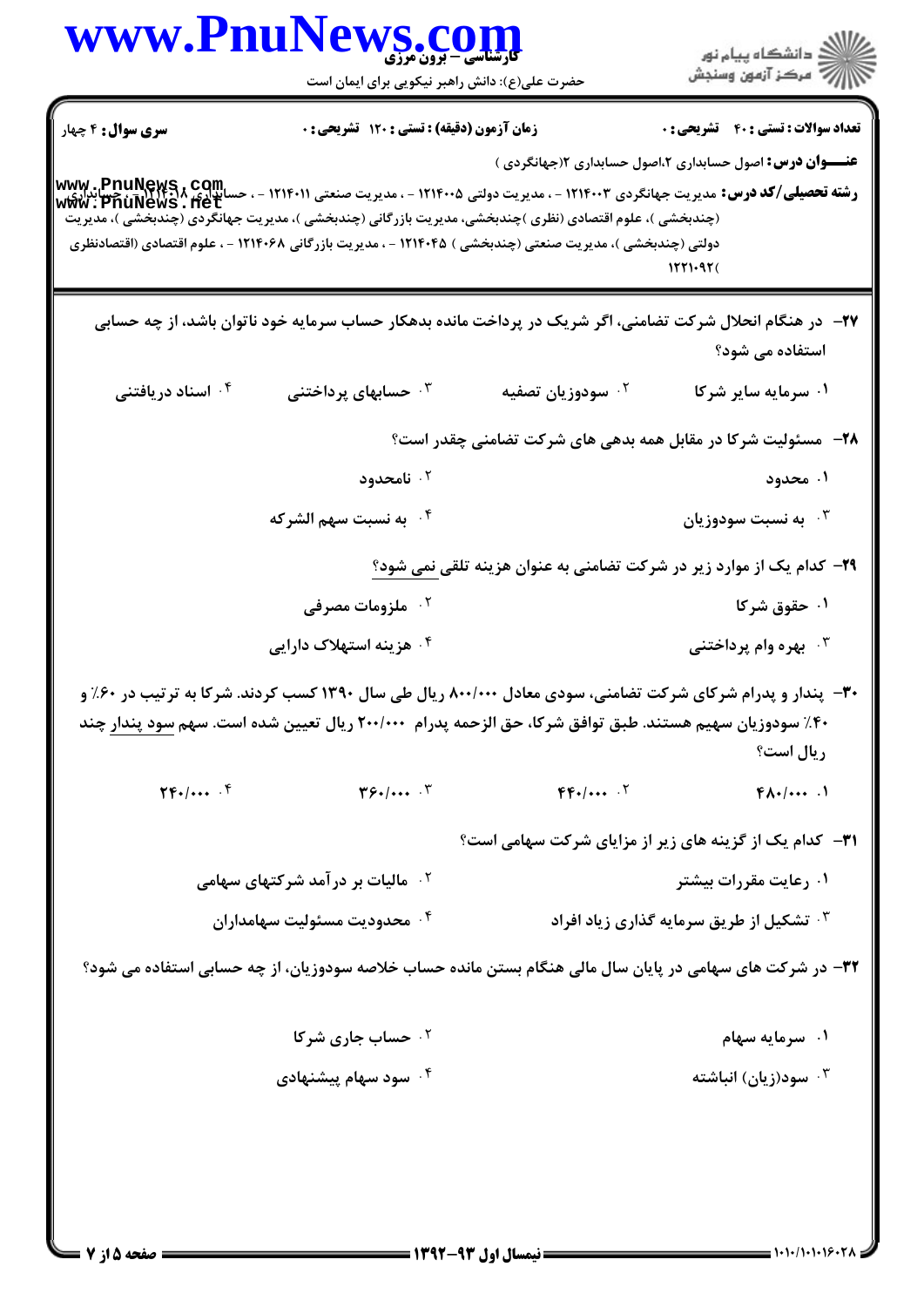| ڪ دانشڪاه پيا <sub>م</sub> نور<br>∕7 مرڪز آزمون وسنڊش            |                                                                            | $\sum_{\mathbf{y}}\sum_{\mathbf{y}}\sum_{\mathbf{y}}\sum_{\mathbf{y}}\sum_{\mathbf{y}}\mathbf{y}$<br>حضرت علی(ع): دانش راهبر نیکویی برای ایمان است                                                                                                                                 | www.PnuNew                         |
|------------------------------------------------------------------|----------------------------------------------------------------------------|------------------------------------------------------------------------------------------------------------------------------------------------------------------------------------------------------------------------------------------------------------------------------------|------------------------------------|
| <b>تعداد سوالات : تستي : 40 قشريحي : 0</b>                       |                                                                            | زمان آزمون (دقیقه) : تستی : ۱۲۰ تشریحی : ۰                                                                                                                                                                                                                                         | <b>سری سوال :</b> ۴ چهار           |
| <b>عنــــوان درس:</b> اصول حسابداری ۲،اصول حسابداری ۱۲جهانگردی ) |                                                                            | WWW . PnuNews , COM<br>ر <b>شته تحصیلی/کد درس:</b> مدیریت جهانگردی ۱۲۱۴۰۰۳ - ، مدیریت دولتی ۱۲۱۴۰۰۵ - ، مدیریت صنعتی ۱۲۱۴۰۱۱ - ، حسابداری ۱۳۱۴۰۸<br>WWW . PnuNews . Net<br>(چندبخشی )، علوم اقتصادی (نظری )چندبخشی، مدیریت بازرگانی (چندبخشی )، مدیریت جهانگردی (چندبخشی )، مدیریت |                                    |
| 1221092(                                                         |                                                                            | دولتی (چندبخشی )، مدیریت صنعتی (چندبخشی ) ۱۲۱۴۰۴۵ - ، مدیریت بازرگانی ۱۲۱۴۰۶۸ - ، علوم اقتصادی (اقتصادنظری                                                                                                                                                                         |                                    |
|                                                                  |                                                                            | ۳۳- شرکت سهامی زاگرس، تعداد ۱۰۰۰ سهم عادی ۱۰۰۰ ریالی خود را به مبلغ ۱۳۰۰ ریال فروخت. کدام گزینه زیر صحیح است؟                                                                                                                                                                      |                                    |
| ۰۱ سهام عادی بستانکار ۱/۳۰۰/۰۰۰                                  |                                                                            | <sup>۲.</sup> صرف سهام عادی بستانکار ۳۰۰/۰۰۰                                                                                                                                                                                                                                       |                                    |
| $\mathbf{r}$ ۰٬۰۰۰ کسر سهام عادی بدهکار ۳۰۰/۰۰۰                  |                                                                            | ۰۴ صرف سهام عادی بدهکار ۱/۰۰۰/۰۰۰                                                                                                                                                                                                                                                  |                                    |
|                                                                  | ۳۴ - " سرمایه اهدا شده" در کدام قسمت ترازنامه شرکت سهامی ارائه می شود؟     |                                                                                                                                                                                                                                                                                    |                                    |
| ۰۱ بدهی جاری                                                     |                                                                            | <sup>۲.</sup> سایر دارایی ها                                                                                                                                                                                                                                                       |                                    |
| بدهی های بلند مدت $\cdot$                                        |                                                                            | ۰ <sup>۴</sup> حقوق صاحبان سهام                                                                                                                                                                                                                                                    |                                    |
| شود؟                                                             |                                                                            | ۳۵– در شرکت های سهامی، هزینه های تهیه و تنظیم اساسنامه و همچنین ثبت شرکت در اداره ثبت شرکت ها، چه نامیده می                                                                                                                                                                        |                                    |
| ۰۱ هزینه های تاسیس                                               | ۰ <sup>۲</sup> سرمایه اهدا شده                                             | ۰۳ تعهد پذیره نویس                                                                                                                                                                                                                                                                 | ۰ <sup>۴</sup> هزینه های عملیاتی   |
| ۳۶- اطلاعات زیر مربوط به شرکت سهامی خزر است:                     |                                                                            |                                                                                                                                                                                                                                                                                    |                                    |
| انباشته ۲۰۰/۰۰۰ ریال.                                            |                                                                            | سهام عادی به ارزش اسمی  هرسهم ۱۰۰۰ ریال به تعداد ۲۰۰۰ سهم ۲۰۰۰/۰۰۰۲ریال، کسر سهام عادی ۳۰۰/۰۰۰ریال، زیان                                                                                                                                                                           |                                    |
|                                                                  | ارزش دفتری هر سهم عادی شرکت سهامی خزر چند ریال است؟                        |                                                                                                                                                                                                                                                                                    |                                    |
| 101                                                              | 110.7                                                                      | $90 - 5$                                                                                                                                                                                                                                                                           | $\gamma_{\Delta}$ . $\zeta$        |
|                                                                  | ۳۷- مهمترین وظیفه هیأت مدیره شرکت های سهامی چیست؟                          |                                                                                                                                                                                                                                                                                    |                                    |
| ۰۱ افزایش تولید                                                  |                                                                            | ۰ <sup>۲</sup> تعیین حقوق کارکنان                                                                                                                                                                                                                                                  |                                    |
| ۰۳ حفظ منافع صاحبان سهام                                         |                                                                            | ۰۴ انتخاب سهامداران                                                                                                                                                                                                                                                                |                                    |
|                                                                  | ۳۸– حاصل تقسیم سود قابل تقسیم بین سهامداران عادی به تعداد سهام عادی، چیست؟ |                                                                                                                                                                                                                                                                                    |                                    |
| ۰۱ ارزش اسمی                                                     | ۰ <sup>۲</sup> سهام ممتاز                                                  | ۰ <sup>۳ .</sup> سود هر سهم                                                                                                                                                                                                                                                        | ۰ <sup>۲</sup> ارزش دفتری          |
|                                                                  |                                                                            | ۳۹- هنگام تخصیص بخشی از سود انباشته به عنوان اندوخته، در دفاتر شرکتهای سهامی چه حسابی بستانکار می شود؟                                                                                                                                                                             |                                    |
| ۰۱ اندوخته                                                       | ۰ <sup>۲</sup> سود انباشته                                                 | سهام عادی $\cdot$ $^{\mathsf{r}}$                                                                                                                                                                                                                                                  | سهام ممتاز $\cdot$ $^{\mathsf{F}}$ |